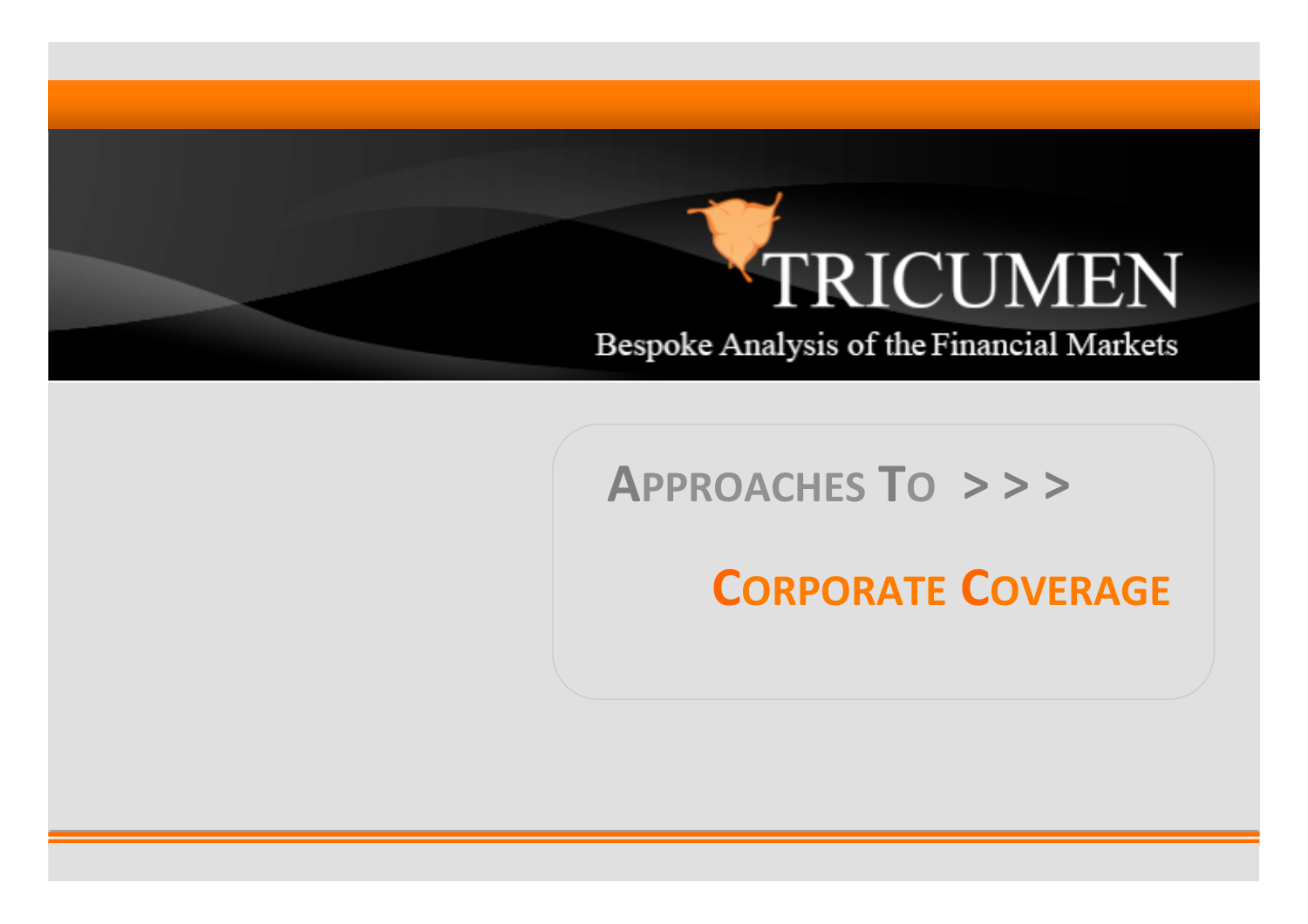## THREE APPROACHES TO CORPORATE COVERAGE TRICUMEN

The model used by corporate and investment banks to cover their corporate clients varies from banks to bank. In this Approaches series, we summarise some of the factors driving the choice of model by any bank.

Driving the selection of any business model is the bank's approach to a number of questions:

- 1. What type of clients to cover domestic corporates, multinationals...?
- 2. How many clients to cover?
- 3. Which products should be offered?
- 4. Where are the buying points for each products located?

The table below summarises three generic approaches:

| <b>MODEL</b>                                                      | <b>EXAMPLE</b>                          | <b>CLIENT FOCUS</b>                         | <b>DESCRIPTION</b>                                                                                                                  |
|-------------------------------------------------------------------|-----------------------------------------|---------------------------------------------|-------------------------------------------------------------------------------------------------------------------------------------|
| Integrated coverage of key clients                                | Goldman Sachs,<br><b>Morgan Stanley</b> | Core list of the most<br>profitable clients | Coverage team for all products working closely<br>with product specialists                                                          |
| Integrated Debt Capital Markets and Treasury<br>Services coverage | Deutsche Bank,<br><b>RBS</b>            | Broad base of<br>multinationals             | Coverage team working with M&A, ECM and<br>Leveraged Finance. High grade financing and<br>treasury product is sold by separate team |
| Dual investment / corporate banking coverage                      | Citigroup,<br>J.P.Morgan                | Multinationals and<br>Mid-cap clients       | Coverage through investment bankers and<br>corporate bankers coordinating product groups<br>jointly                                 |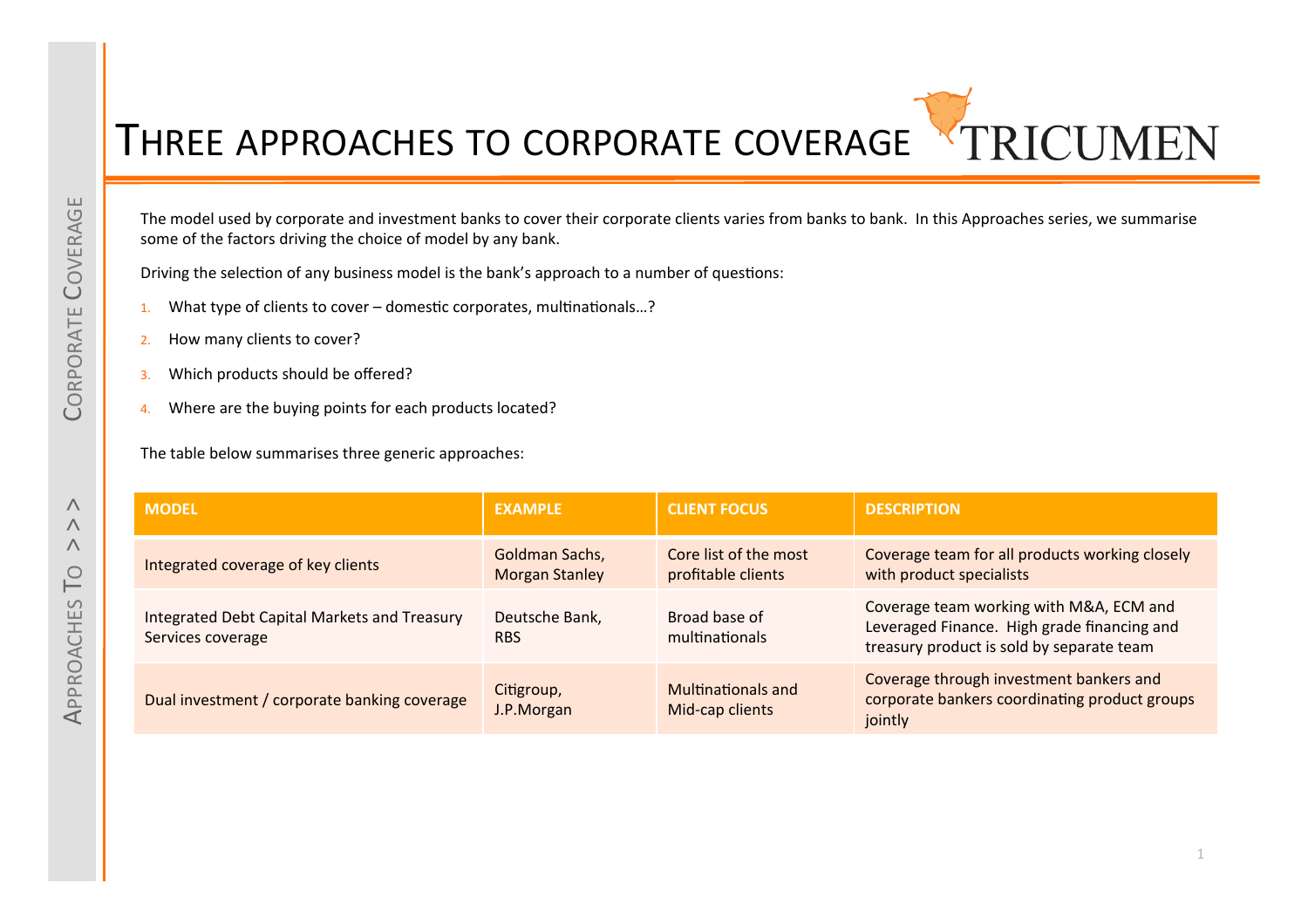### **MODEL 1 INTEGRATED DCM & TREASURY SERVICES**



In this model, the bank has decided to focus on a smaller client list, and with a product set targeted predominantly at CEO and CFO buying points. Client coverage is led by a single team, supported by specialist product groups all working closely together.

The model requires lower staffing levels, which typically ensures people are able to work across product siloes. The overall aim is to target the most profitable clients with an integrated service, therefore delivering high margins.

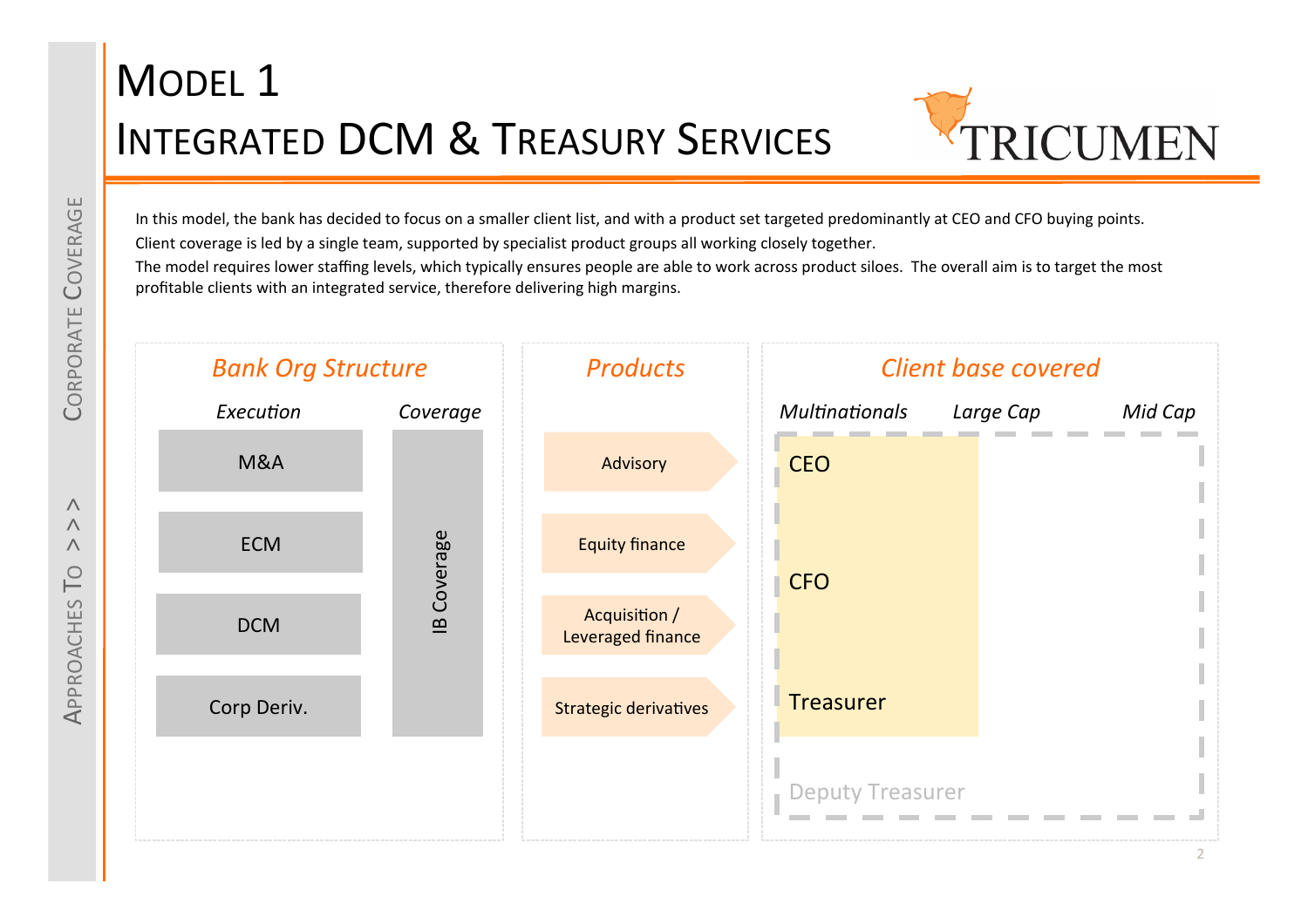

In this model, the bank' approach is two-pronged. M&A, ECM and Leveraged Finance products are offered via an IB coverage team which mainly focuses on the CEO and CFO level at clients. High Grade DCM/corporate derivatives and treasury services are marketed via a second coverage team, which builds relationships at the Treasurer and Deputy Treasurer level.

This model offers coverage of a much broader client base, but regular coordination meetings are required between the coverage groups to decide focus and priorities, as well as operational issues, such as credit line usage. The IB Coverage team tends to take the lead in this coordination effort.

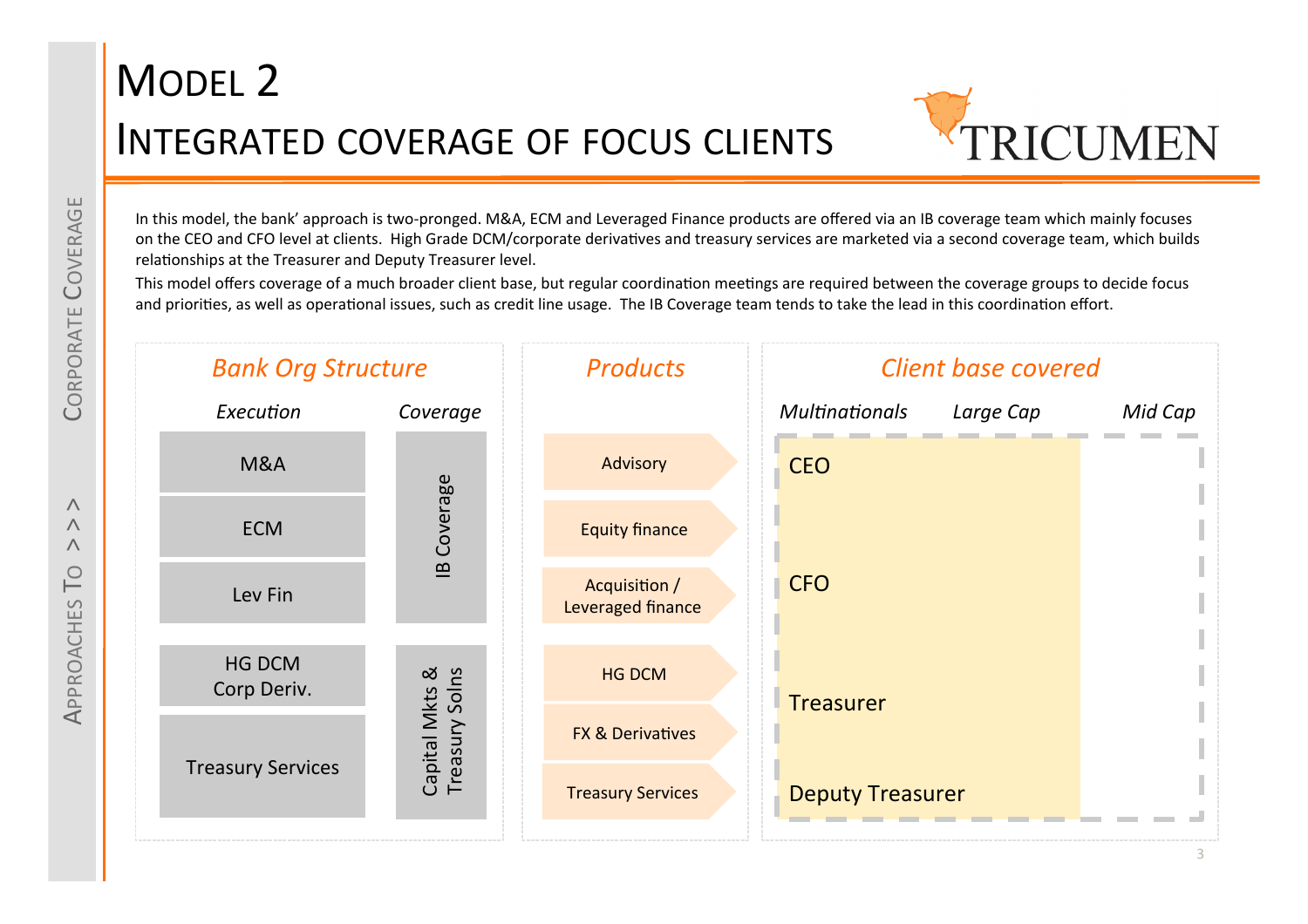# MODEL<sub>3</sub> DUAL INVESTMENT / CORPORATE BANKING



The final model allows for the broadest range of clients to be covered with the full range of services, from advisory to relationship lending to treasury services, such as cash management. Coverage of each client is provided by both an investment banker and a corporate banker. The former takes the lead on the CEO and CFO relationship and products such as M&A and ECM; the latter takes the lead on the Treasurer and Deputy Treasurer relationship as well as products such as loans and treasury services.

Staffing levels are typically high, so good coordination is required via regular meetings, as well as sophisticated relationship management and client MIS technology systems. This model typically offers larger revenue opportunities, but at lower margins than Model 1.